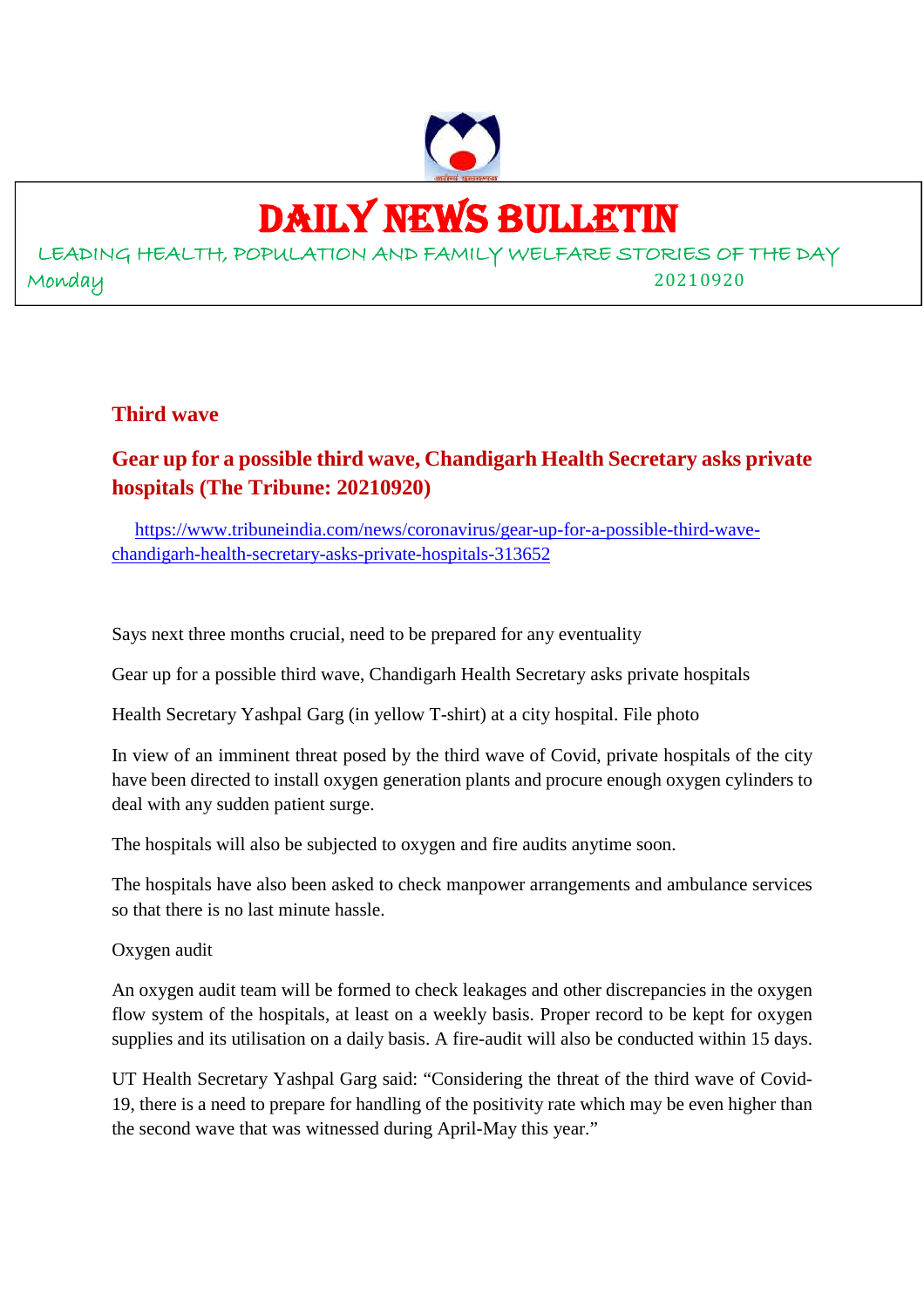"The next three months, up to December-end, are very crucial and we need to remain in alert mode," Garg asserted.

All the private hospitals are advised to install a pressure swing adsorption (PSA) oxygen plant, which is mandatory for the hospitals with 50 or more beds, said a health official.

During a meeting headed by the Health Secretary on September 10, it was agreed to allow the hospitals to install the PSA plant on roof top.

As per the instructions, each of the private hospitals should have enough empty cylinders to take care of any sort of delay in refilling – a backup for 2-3 days.

Accordingly, a hospital should have a sufficient number of oxygen cylinders, which is at least three times of the daily requirement, said the official.

The Health Secretary, meanwhile, directed that oxygen supply lines and other equipment need to be tested immediately and if required, repair works be carried out to ensure that there was no leakage.

"There should not be any oxygen leakage and the staff should be trained for rational use of oxygen," said Garg.

"The training for optimum utilisation of oxygen was conducted during the second wave and the same can be conducted again on a short notice of three days," said the Health Secretary.

"The equipment like flow metres and other consumables should be available in sufficient quantity to take care of any emergency," he added.

The private hospitals have also been asked to create a back-up plan so as to reduce dependency on oxygen cylinders.

The hospitals have also been asked to procure sufficient number of oxygen concentrators (10l capacity).

They have also been told to create buffer stock for all the critical medicines. The suggestive list of medicines will be provided by the Director, Health Services, said the health official.

Garg, meanwhile, instructed that the ambulances must be equipped with the facilities to handle and transport the patients on oxygen support and the critical care patients.

The ambulance drivers and staff must be trained in basic life support and ambulance oxygen delivery system, so that the patient care can be enhanced for better outcome, he said.

Garg further instructed that in order to meet the additional requirement of qualified manpower, hospitals should tie-up with some manpower supply agencies.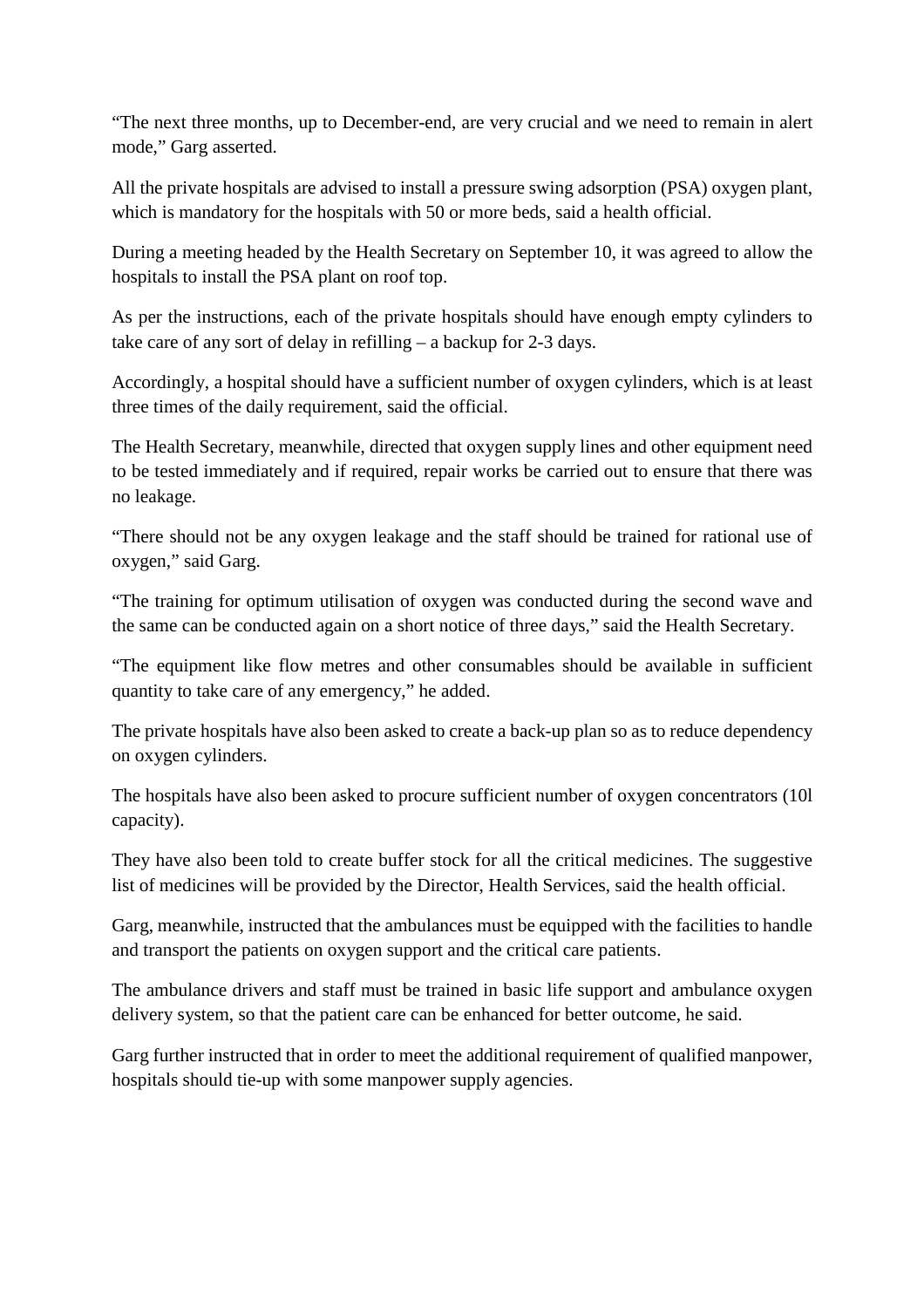#### **UNICEF**

#### **UNICEF calls on nations to open schools (The Tribune: 20210920)**

https://www.tribuneindia.com/news/coronavirus/unicef-calls-on-nations-to-open-schools-312452

UNICEF calls on nations to open schools

A man in a spiderman costume plays with a boy whose mother died of Covid in Sukoharjo, Central Java, Indonesia. Reuters

The United Nations children's agency UNICEF has urged education authorities to reopen schools as soon as possible in countries where millions of students are still not allowed to return to classrooms 18 months into the Covid-19 pandemic.

Schools in around 17 countries remain fully closed, while those in 39 countries remain partially closed, according to a report released by UNICEF on Thursday.

Among those "almost completely closed" are schools usually attended by nearly 77 million students in the Philippines, Bangladesh, Venezuela, Saudi Arabia, Panama and Kuwait.

Pupils from the six countries represent more than half of the 131 million students worldwide that have missed more than three-quarters of their in-person learning, UNICEF said.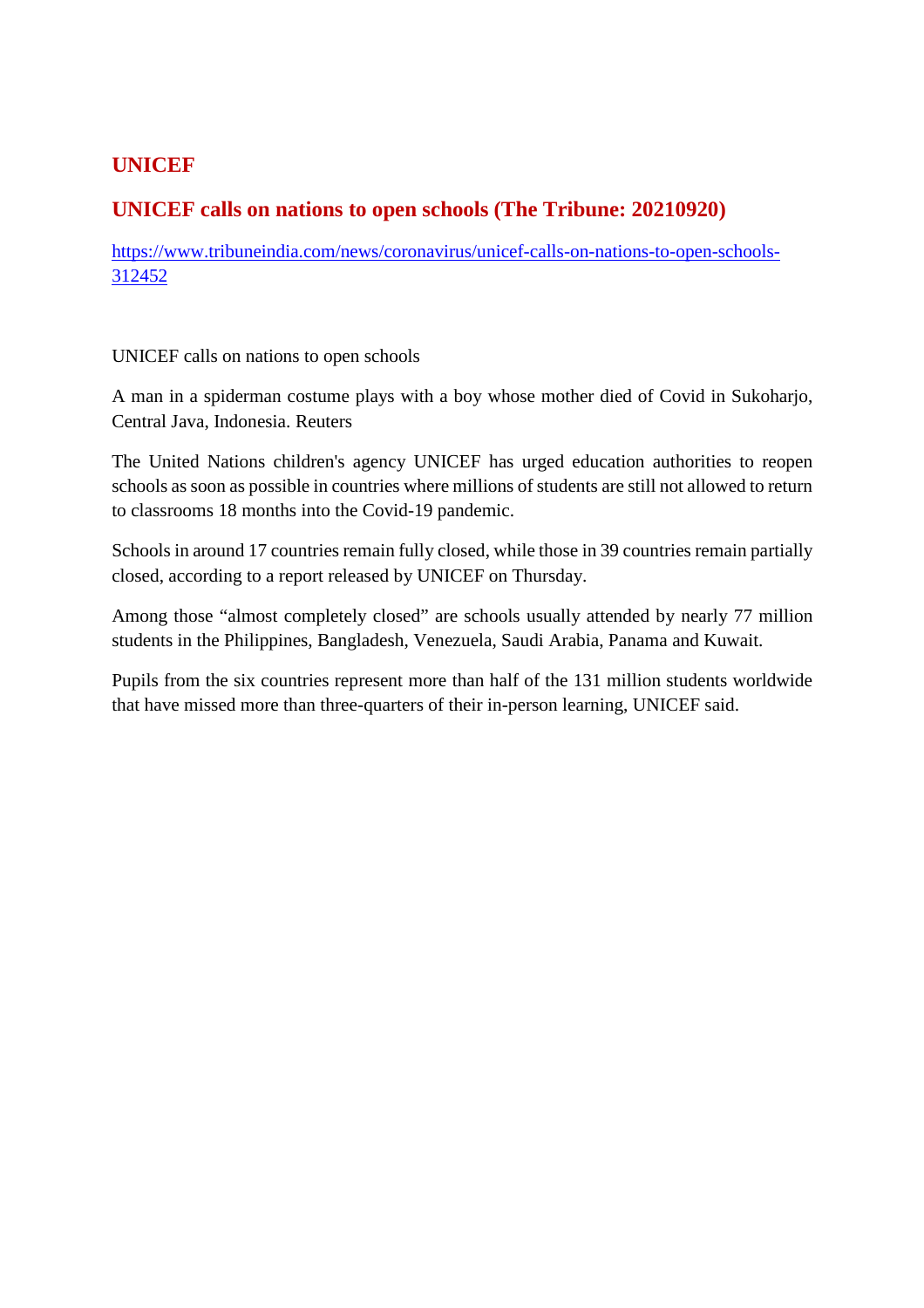

## WORLDOMETER TILL SEPT 16, 11 PM

## **WHO**

## **WHO to take call on Covaxin on Oct 6(The Tribune: 20210920)**

https://www.tribuneindia.com/news/coronavirus/who-to-take-call-on-covaxin-on-oct-6- 313459

WHO to take call on Covaxin on Oct 6

The Strategic Advisory Group of Experts on Immunisation (SAGE) of the World Health Organisation would be meeting on October 6 to make its recommendations on Bharat Biotech's Covid-19 vaccine Covaxin on emergency use listing.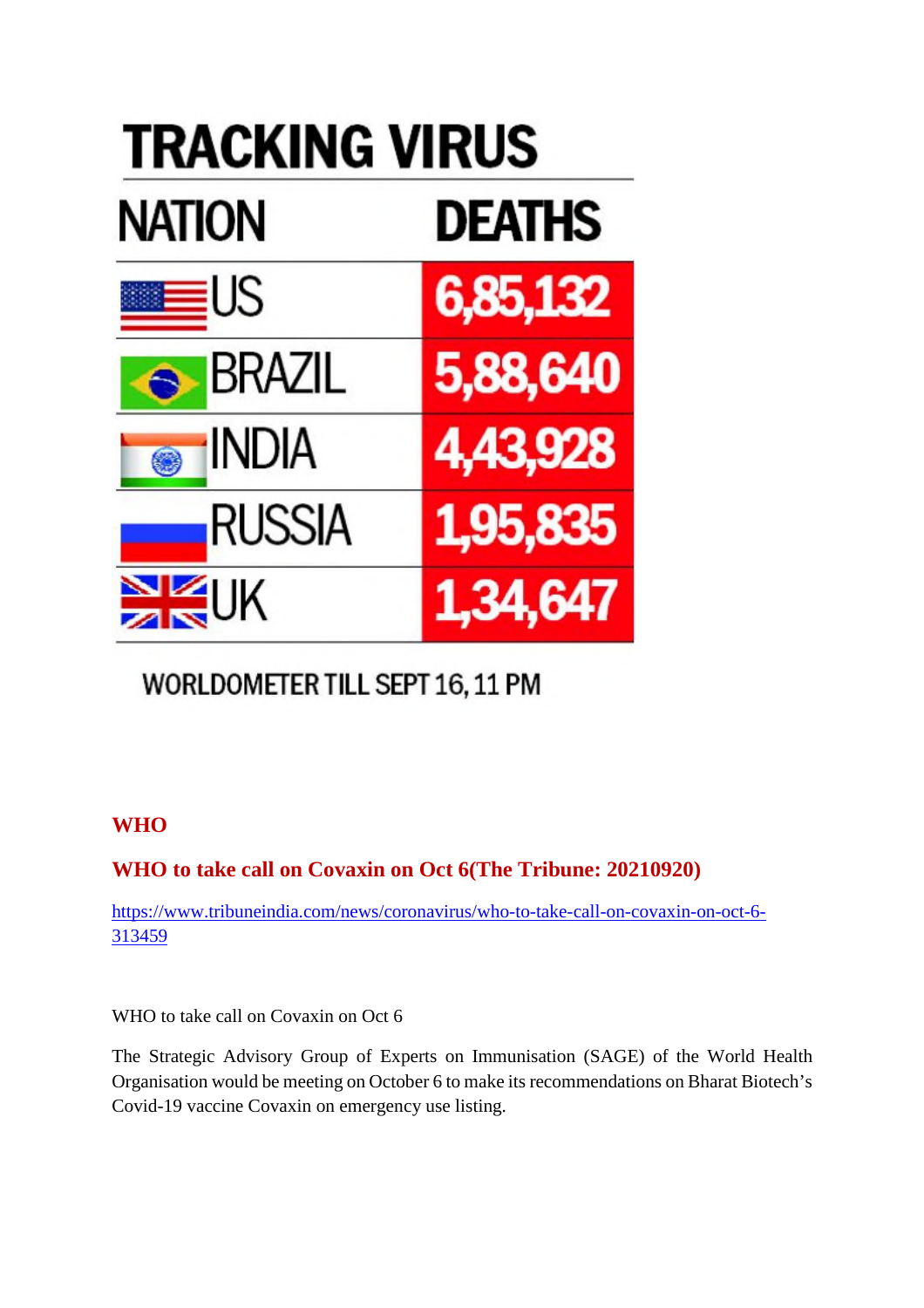Bharat Biotech is expected to give a presentation on the vaccine's safety and efficacy data of clinical trials (phase 1-3 trial results and post marketing) and risk management plans and other implementation considerations, according to the SAGE draft agenda.

SAGE is authorised with advising the WHO on overall global policies and strategies, ranging from vaccines and technology, research and development, to delivery of immunization and its linkages with other health interventions. Hanna Nohynek, member of SAGE, will be presenting a draft recommendation for the vaccine and the session will make its recommendations. The session will thoroughly discuss the clinical data on Covaxin from phase 1, 2, 3 trials and post marketing studies on safety, immunogenicity, efficacy and effectiveness. — PTI

#### Reviewing data

The WHO is currently reviewing the data submitted by the vaccine maker and the date for a decision on the jab is yet to be confirmed, according to the update available on the WHO website.

#### **Weight loss**

## **Weight loss: Are you guilty of making these diet mistakes? (The Indian express: 20210920)**

https://indianexpress.com/article/lifestyle/health/diet-no-results-weight-loss-fitness-portioncontrol-protein-fibre-7515103/

Nutritionist Nancy Dehra listed reasons your diet may not be yielding results

dietIs your diet helping you? (Source: Getty Images/Thinkstock)

Many people opt for specific diets as part of their weight loss journey. But weight loss is not about starving oneself, or eating bland food, it is instead about following a proper diet, and exercising portion control. And, if your diet is not yielding desired results, it is time you may want to re-consider a few things.

Nutritionist Nancy Dehra listed what one should be mindful about.

\*Eating salads and fibrous foods while dieting is a great way to keep hunger at bay but most of us forget to count calories in oils/dressings that are used to make salads tasty.

\*Unaccounted calories from bites and licks off your kid, partner or friend's plate can be erasing your deficit. "Two bites of white sauce pasta can be anywhere from 80-120 calories. I am not saying it is wrong to taste a food while dieting; not accounting the calories is what's putting your efforts in vain. Just be mindful to not do it everyday," she mentioned.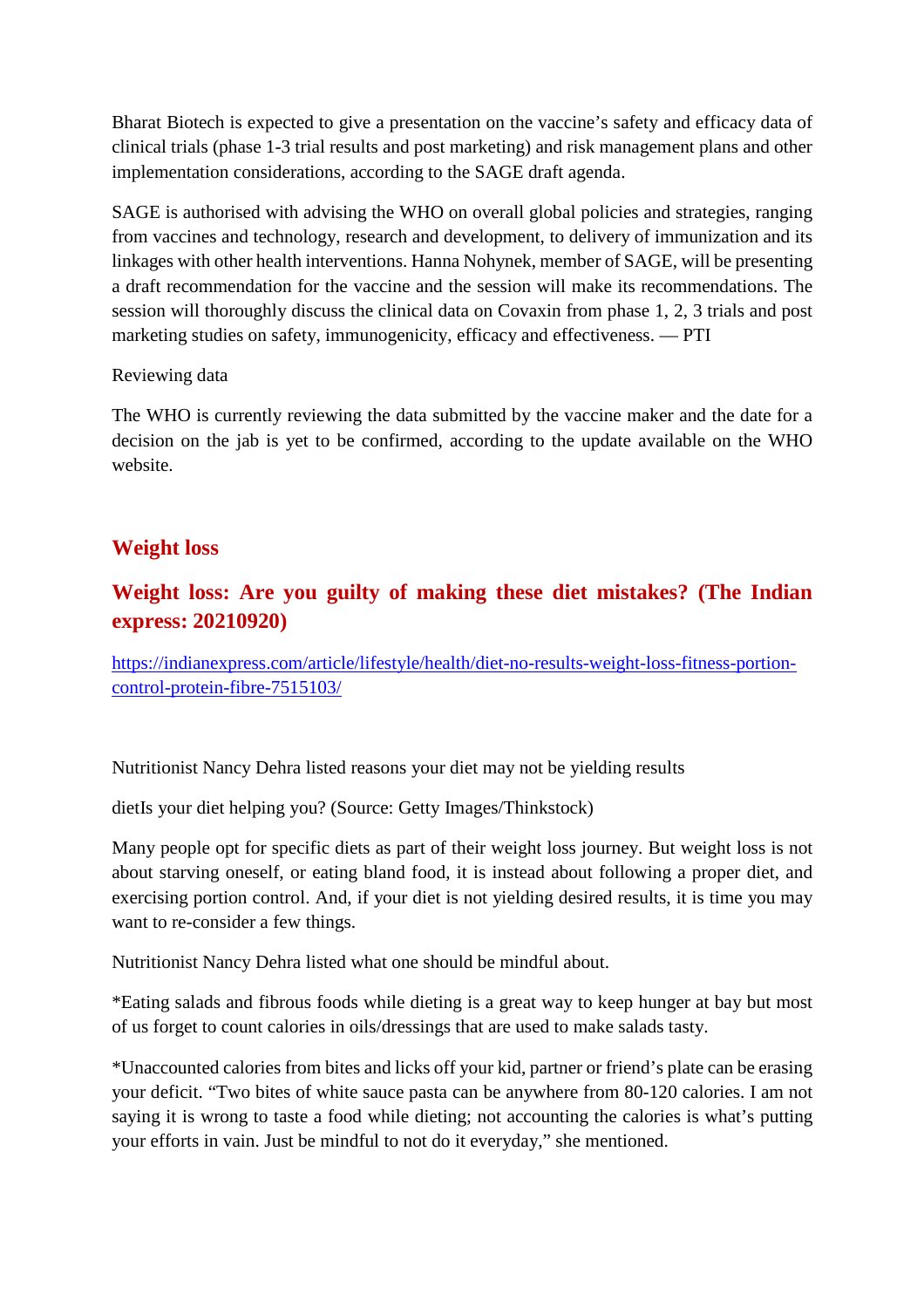ALSO READ |Why getting more fibre in our daily diet is important

\*Making time for exercise or just moving more even inside the house can increase your nonexercise activity thermogenesis. "It is always better to move a little than staying in bed all day long," she said.

\*Eating too many fruits can also put you out of your deficit. "Fruits are great source of vitamins and minerals, fibre and antioxidants, but at the same time have calories (not a lot but enough to throw you out of your diet), noted Dehra.

What must be done?

"Watching your portion size and creating accountability is what it takes to keep your game strong," she said.

In an earlier post, she also pointed out three "underrated" ways of eating less

#### **Nuts**

#### **This is why you should start your mornings with nuts (The Indian express: 20210920)**

https://indianexpress.com/article/lifestyle/health/nutritionist-start-mornings-nuts-digestionwalnuts-almonds-benefits-7510202/

"Begin your mornings with nuts and face your day with power and energy", said nutritionist Lovneet Batra

walnuts, almonds, morning nutrition, how to start your day, indianexpress.com, indianexpress,Begin your mornings with nuts and face your day with power and energy (Source: Getty Images/Thinkstock)

It is important to start one's day on a healthy and energetic note. As such, there's nothing like loading up on fibre and antioxidants in the mornings. And if you are wondering how to do that, nutritionist Lovneet Batra recently answered that question for you..

ALSO READ |Want more energy? Here's what you should pair your fruits with

"Mornings can usually make or break your day, isn't it? How your morning unfolds tends to affect the rest of the day, hence it's important to start your mornings fresh, happy and healthy to have a good day. So to start my mornings, I prefer having nuts as they boost up my body and allow it to function in the right way for the rest of the day," she mentioned.

In simple terms, instead of opting for a heavy meal, one should start their day with foods that are light yet nutritious.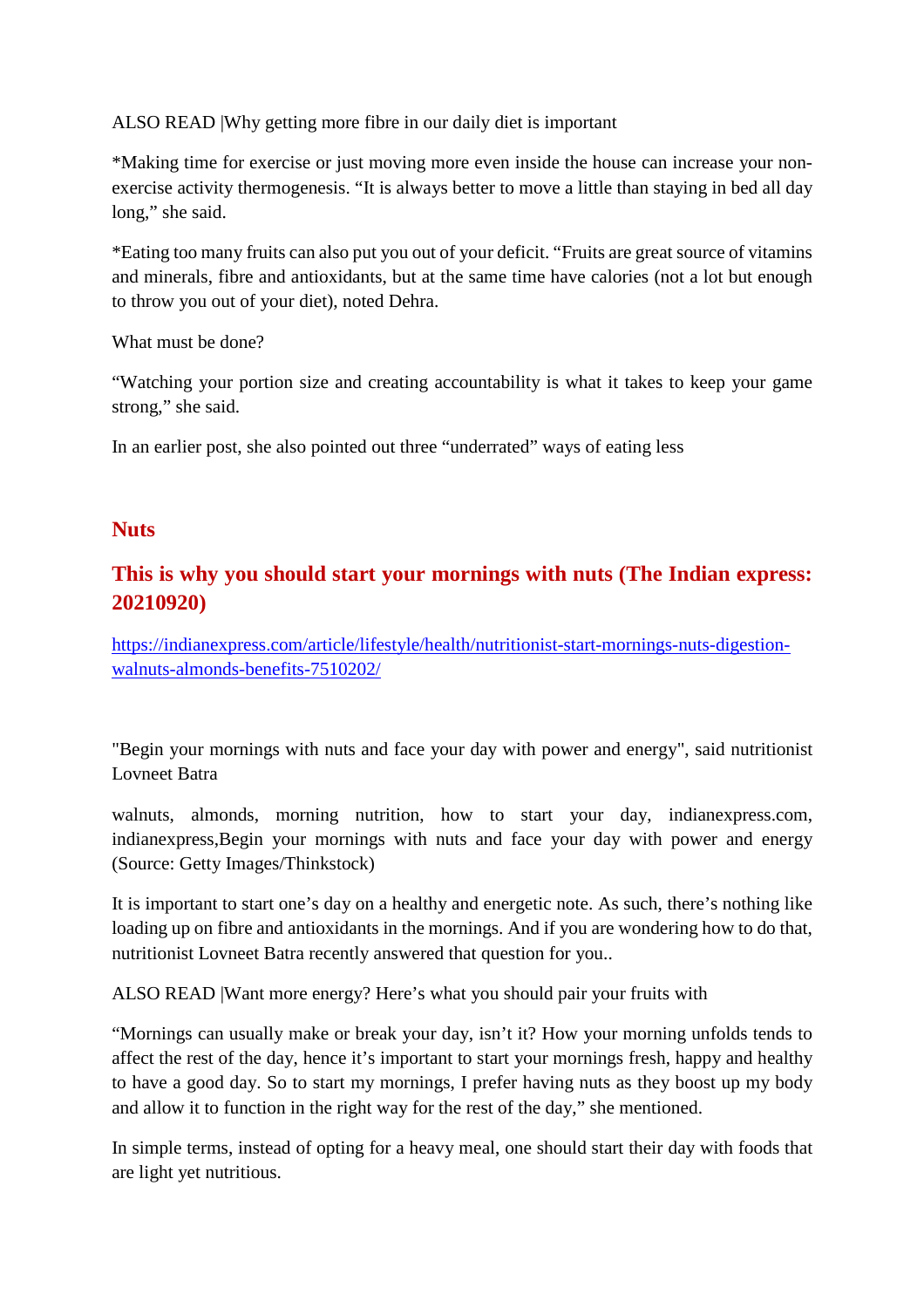She prefers soaked almonds and soaked walnuts.

### **Food and Nutrition**

## **Dietitian lists eight foods that can help boost your mood (The Indian express: 20210920)**

## **From dark chocolate to green tea and nuts, do you include these foods in your diet?**

https://indianexpress.com/article/lifestyle/health/foods-mental-health-mind-boost-moodhealthy-eating-healthy-diet-7486386/

healthy eating, healthy diets, foods that can boost mood, mood boosters, healthy diet, clean eating, balance diet, brain health, mental health, indian express newsFoods play a major role in balancing our various moods. (Photo: Getty/Thinkstock)

Food plays an important role in health. A balanced diet can make one feel energised throughout the day and also balance the mood, says Jyoti Bhatt, a dietitian at Jaslok Hospital and Research Centre.

"Foods play a major role in balancing our various moods — either happy, sad, angry, depressed, or anxious. Researchers have studied few foods and nutrients that can be associated with brain health," she adds.

As such, she lists a few foods and nutrients that play a role in boosting the mood.

1. Dark chocolate: Cocoa is rich in tryptophan that is used by our brains to produce serotonin, a neurotransmitter. Serotonin is a key hormone that helps to stabilise our moods.

2. Green tea: Known for aiding weight loss and helping reduce inflammation, green tea is also loaded with antioxidants like catechin (EGCG), which help to boost brain function. It also helps a person feel alert — thanks to its caffeine content — along with improving memory.

3. Bell pepper: Packed with vitamin A, and B6, it is an essential nutrient for brain development and function, and also helps the body make the hormones serotonin and norepinephrine (influencing mood).

4. Omega-3 rich foods: Omega-3 helps to control heart disease, aids weight loss, and also has antioxidant properties. It's also known for lowering depression, and other mental and behavioural conditions. Salmon, flax seeds, chia seeds, nuts, are some of the well-known sources.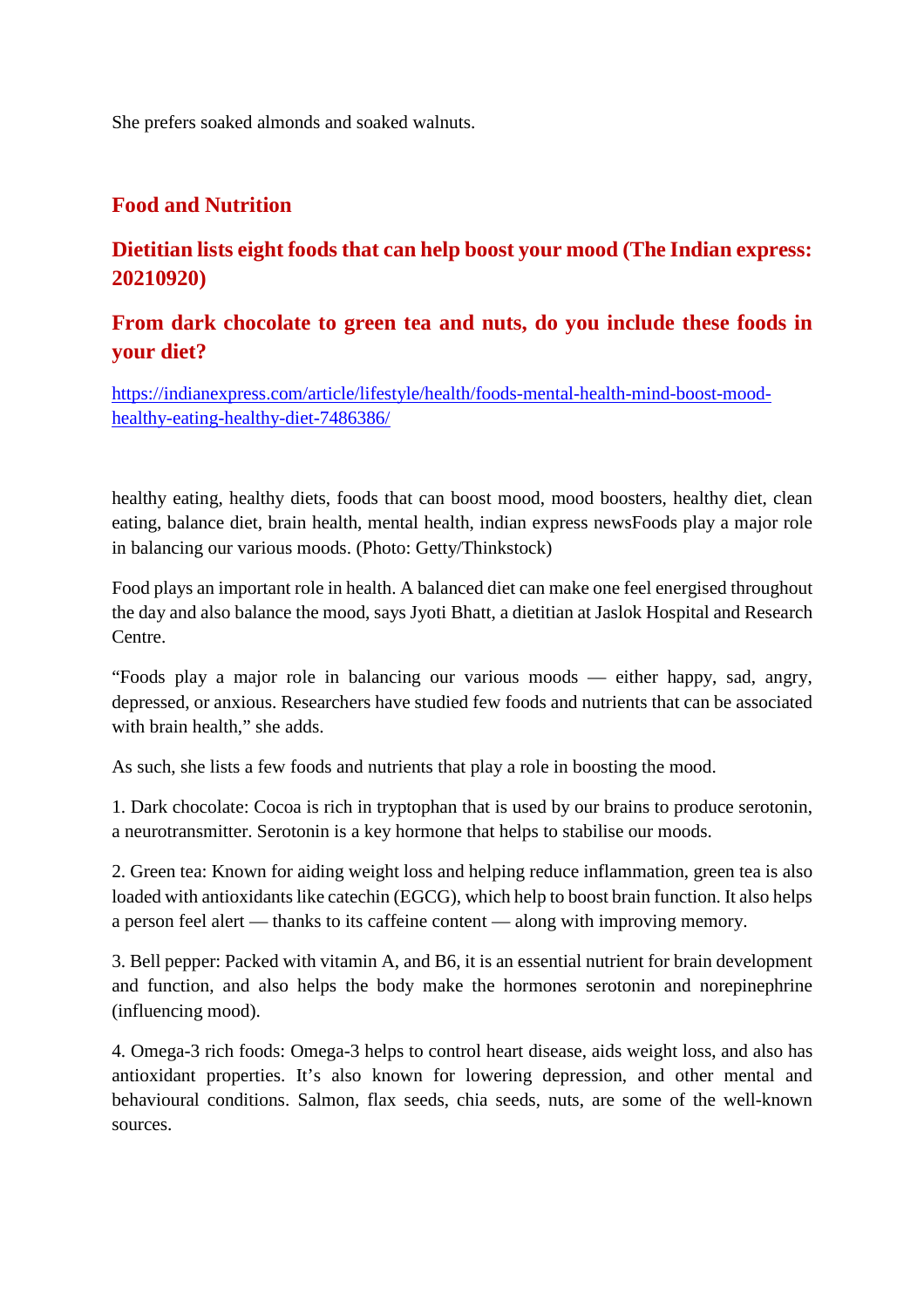healthy eating, healthy diets, foods that can boost mood, mood boosters, healthy diet, clean eating, balance diet, brain health, mental health, indian express news Increase the intake of green leafy vegetables. (Photo: Getty/Thinkstock)

5. Fermented foods: Fermented foods are important to maintain gut health as they are rich in probiotic bacteria. Foods like kimchi, buttermilk, sauerkraut, miso, tempeh, pickled vegetables, kefir, yoghurt are rich source of probiotics. These foods are important for lifting the mood as serotonin (happy hormone) is produced in the gut.

6. Nuts: Nuts are the richest sources of many vitamins, minerals, magnesium and also have antioxidant properties. They are equally important to keep our mood boosted. Low levels of magnesium can lead to increased risk of depression.

ALSO READ |Improve your haemoglobin count with these special recipes

7. Green leafy vegetables: Spinach, methi contain B-vitamin folate, deficiency of which can hinder the metabolism of serotonin, dopamine, and noradrenaline (neurotransmitters important for mood). More studies are needed to understand the exact role of folate in mental health.

ALSO READ |Fact check: Can immunity really be 'boosted'?

8. Caffeine: Caffeine helps improve performance and mood by triggering the release dopamine, a brain chemical. Caffeine can act differently for each individual so if coffee makes you irritable, sad, sleepless, or brings other adverse effects, avoid drinking it. Take caffeine-free beverages or choose lower-caffeine beverages like black tea or green tea.

Uttar Pradesh: Cap at gatherings increased to 100 people

Hindu Jagran Manch leader booked for 'abetting assault' on Muslim youth

Ultimate Karate League shifted to Lucknow, to be hosted in December

#### **COVID-19 vaccination coverage**

## **A spike: On records and COVID-19 vaccination coverage (The Hindu: 20210920)**

https://www.thehindu.com/opinion/editorial/a-spike/article36557723.ece

India must prioritise vaccines to States and districts that are at greatest infection risk

India on September 17 administered a record 2.5 crore vaccine shots, which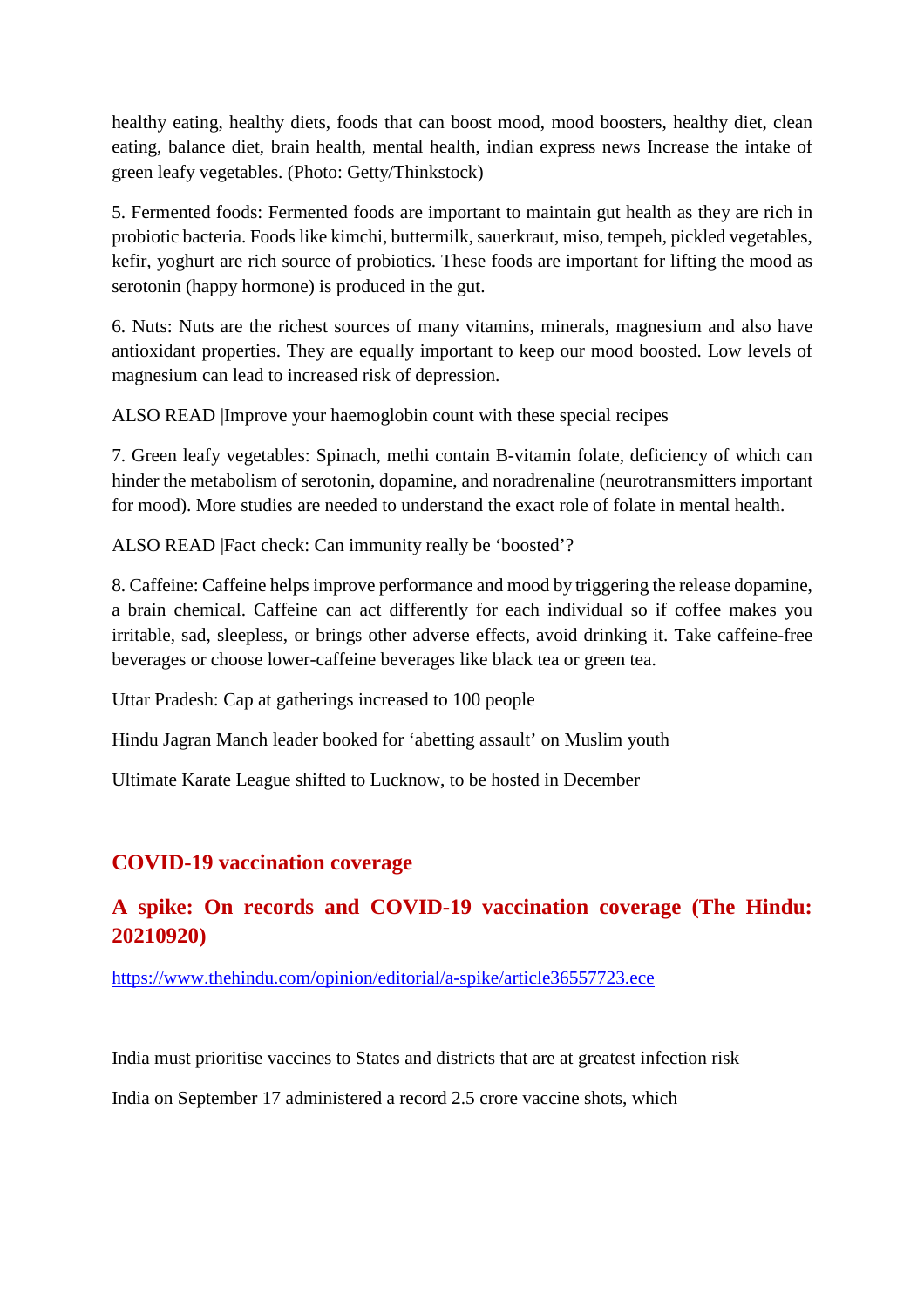#### **COVID-19 vaccine**

## **Nicki Minaj's COVID-19 vaccine 'swollen testicles' claim is false, says Trinidad health minister (The Hindu: 20210920)**

https://www.thehindu.com/news/international/nicki-minajs-covid-19-vaccine-swollentesticles-claim-is-false-says-trinidad-health-minister/article36490009.ece

Nicki Minaj sparked an international furor when she alleged on Twitter that a person in Trinidad became impotent after getting vaccinated for COVID-19

Trinidad and Tobago Health Minister Terrence Deyalsingh on Wednesday criticized as "false" the claim by American rapper Nicki Minaj that a person on

#### **COVID-19 booster dose not a central theme at the moment:**

## **COVID-19 booster dose not a central theme at the moment: Government(The Hindu: 20210920)**

https://www.thehindu.com/news/national/covid-19-booster-dose-not-a-central-theme-at-themoment-government/article36498243.ece

"The important understanding is that full vaccination of both the doses is absolutely essential."

#### Stress hormones

Elevated stress hormones can develop higher blood pressure risk (New Kerala: 20210920)

A study of more than 400 adults with normal blood pressure has shown that those who had elevated stress hormones detected in their urine were more likely to de-> View it--> https://www.newkerala.com/news/2021/135693.htm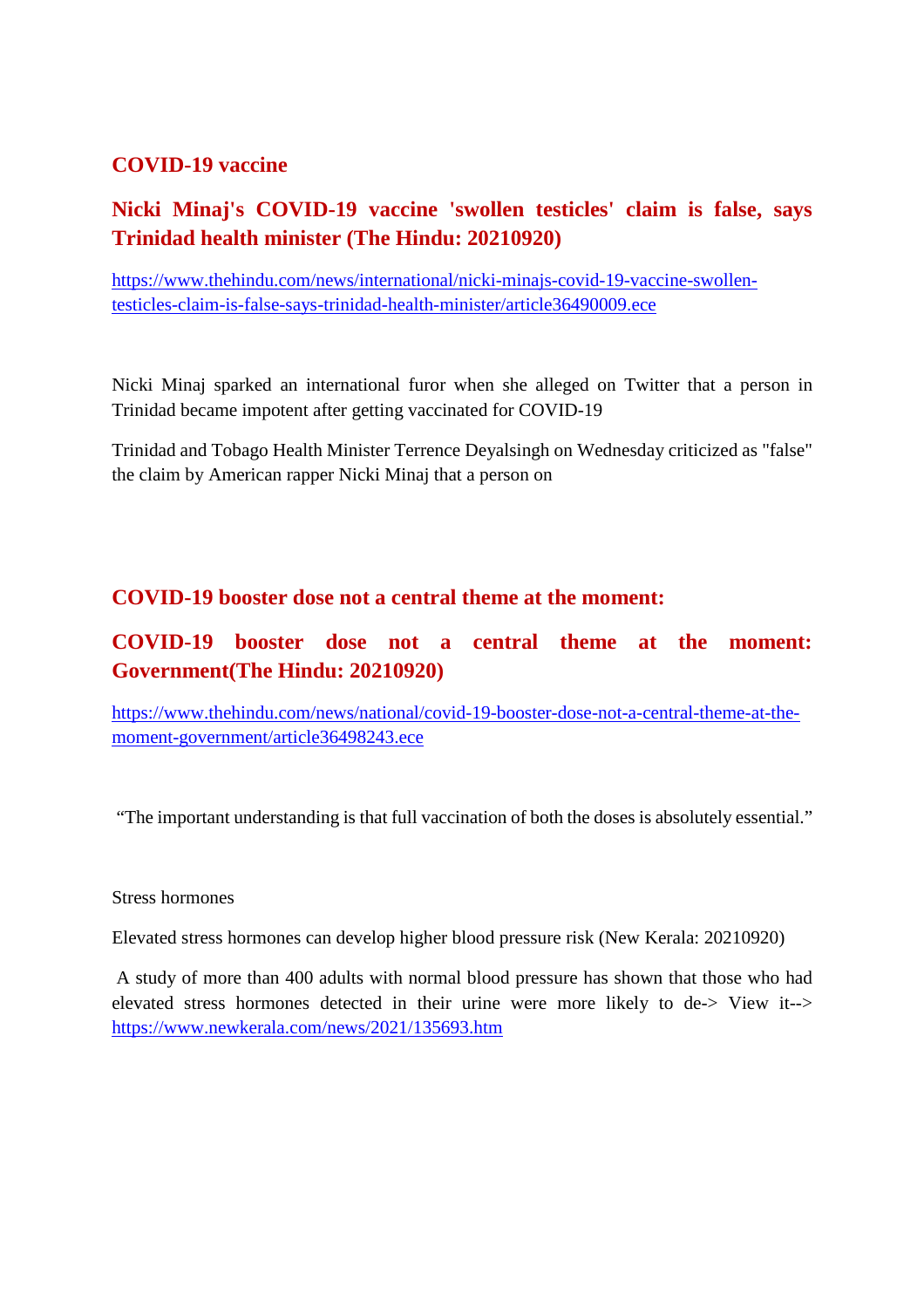#### **Mother's diabetes**

#### **Mother's diabetes can cause birth defects: Study (New Kerala: 20210920)**

Maternal diabetes, even when controlled with insulin and blood sugar levels are kept mostly in check, can cause permanent damage to the fetus and birth defects, according to -> View it--> https://www.newkerala.com/news/2021/135687.htm

#### **Vegetables along with doing exercise makes you happier**

## **Study suggests consumption of fruits, vegetables along with doing exercise makes you happier (New Kerala: 20210920)**

The findings of a new study suggest that fruit and vegetable consumption along with exercise can aid in increasing levels of happi-> View it-->

https://www.newkerala.com/news/2021/135604.htm

#### **Sleeping**

## **More sleep boosts teens' ability to cope with pandemic: Study (New Kerala: 20210920)**

While poor sleep was linked to higher levels of stress during the COVID-19 pandemic, more teens actually obtained the recommended amount of sleep compared to pre-> View it--> https://www.newkerala.com/news/2021/135364.htm

#### **Mental health issues**

## **Study suggests witnessing abuse of sibling by parent might lead to mental health issues (New Kerala: 20210920)**

The findings of a new study from the University of New Hampshire suggest that children who witness the abuse of a sibling by their parent ca-> View it--> https://www.newkerala.com/news/2021/135329.htm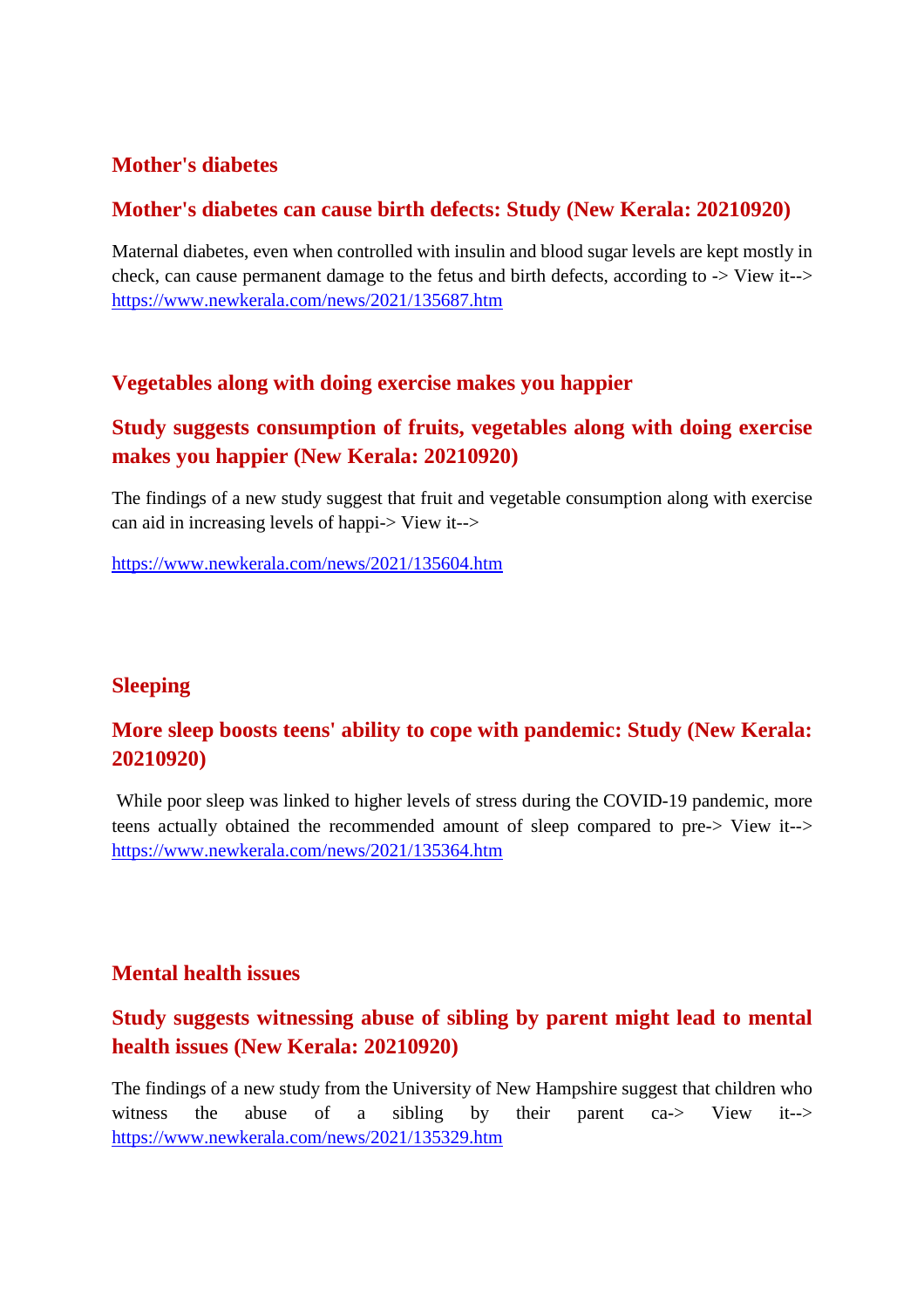#### **Covaxin**

#### **कोवैसीन को वैिक मायता अगलेमाह सभं व (Hindustan: 20210920)**

#### https://epaper.livehindustan.com/

विश्व स्वास्थ्य संगठन का टीकाकरण संबंधी रणनीतिक परामर्श विशेषज्ञ समूह भारत बायोटेक के कोविड रोधी टीके कोवैक्सीन को आपात इस्तेमाल के लिए सूचीबद्ध किए जाने पर सिफारिशें देने के लिए अक्तूबर में बैठक करेगा। इस दौरान कोवैक्सीन की सुरक्षा और चिकित्सीय परीक्षण के आंकड़ों के प्रभाव तथा खतरे के प्रबंधन की योजनाओं पर जानकारी दिए जाने की उम्मीद है।

संबंधित विशेषज्ञ समूह को टीके और प्रौद्योगिकी, अनुसंधान तथा विकास, टीके की आपूर्ति से लेकर अन्य स्वास्थ्य मुद्दों से इसके संबंध के बारे में वैश्विक नीतियों और रणनीतियों पर डब्ल्यूएचओ को सलाह देने का अधिकार है। भारत बायोटेक ने हाल में कहा था कि उसने आपात इस्तेमाल के लिए सूचीबद्ध किए जाने के लिए डब्ल्यूएचओ को कोवैक्सीन से संबंधित सभी आंकड़े सौंप दिए हैं और वह उसके जवाब का इंतजार कर रहा है। कोवैक्सीन कोरोना वायरस रोधी उन छह टीकों में से एक है जिन्हें भारत के दवा नियामक से आपात इस्तेमाल की मंजूरी मिली है।

#### **Coronavirus**

**कोरोना के 41 नए मामलेआए, 44 को छुी िमली(Hindustan: 20210920)**

#### **https://epaper.livehindustan.com/**

दिल्ली के स्वास्थ्य विभाग के अन्ुसार शनिवार को दिल्ली में 41 नए मामले सामने आए, जबकि 44 मरीजों को छुट्टी दी गई। इस दौरान किसी मरीज की कोरोना के कारण मौत नहीं हुई। दिल्ली में अब तक 1438469 लोग कोरोना से संक्रमित हो चुके हैं।

इनमें से 1412980 मरीज ठीक हो गए हैं। वहीं, अबतक 25085 मरीजों ने कोरोना के कारण दम तोड़ दिया है। दिल्ली में कोरोना से मृत्युदर 1.74 फीसदी है। विभाग के अनुसार, राजधानी में 404 सक्रिय मरीज हैं। दिल्ली के विभिन्न अस्पतालों में 237 मरीज भर्ती हैं। कोविड केयर सेंटर में सात और होम आइसोलेशन में 119 मरीज भर्ती हैं। दिल्ली में कोरोना की जांच के लिए शुक्रवार को 68624 टेस्ट हुए, जिसमें 0.06 फीसदी मरीज संक्रमित पाए गए। इन जांच के लिए आरटीपीसीआर से 46734 और रैपिड एंटीजन से 21890 टेस्ट हुए। दिल्ली में अब तक 26889904 टेस्ट हो चुके हैं। दिल्ली में बढ़ते मामलों के साथ हॉटस्पॉट की संख्या बढ़कर 98 हो गई है।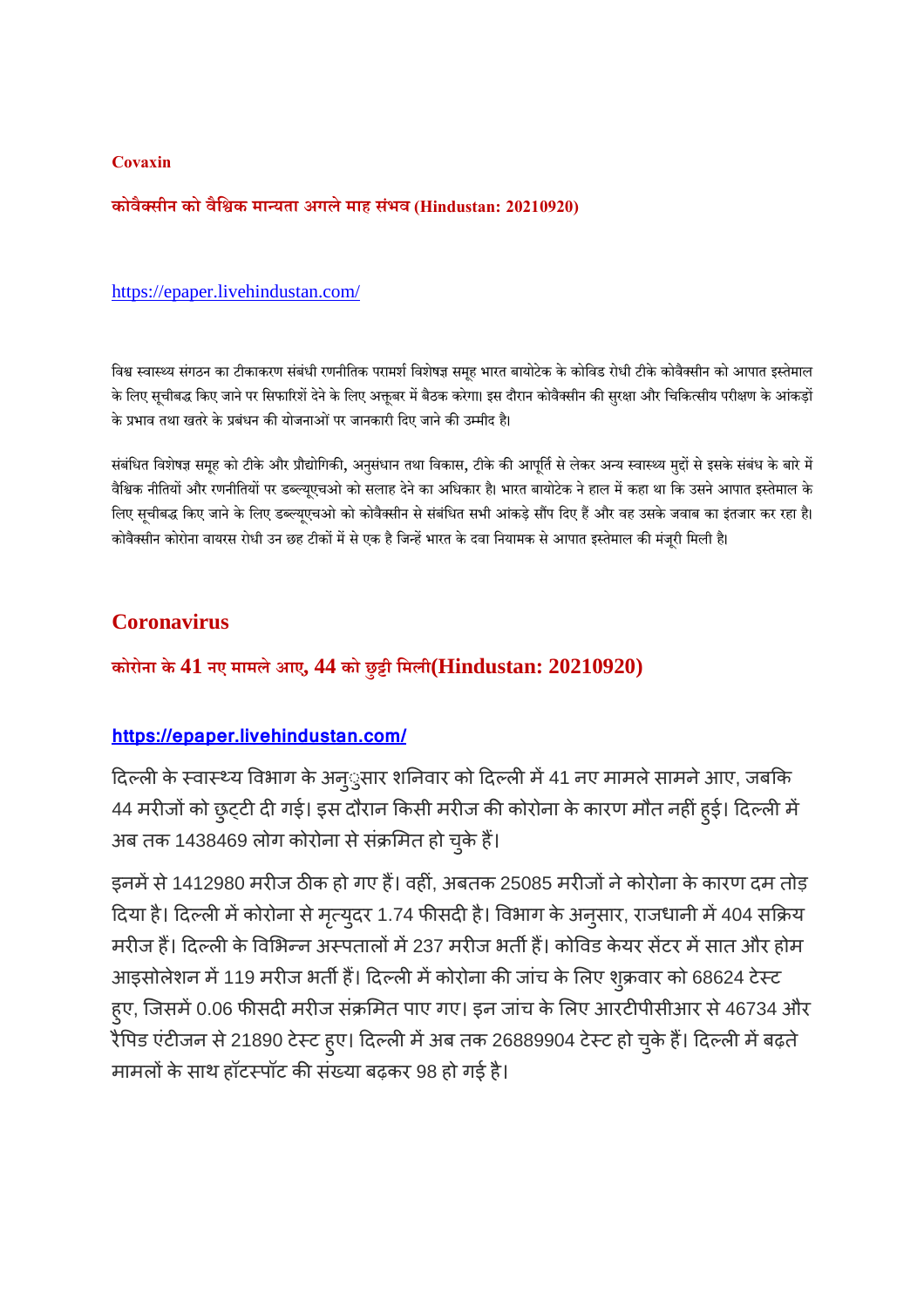#### Dengue

विशेषज्ञ दूसरे टाइप को अन्य के मुकाबले अधिक खतरनाक मानते हैं, समय से लक्षण पता नहीं चलने पर हो सकता है जानलेवा सािबत(Hindustan: 20210920)

चिंताजनक: राजधानी में डेंगू के खतरनाक स्वरूप ने डराया

रक्तचाप की भी निगरानी जरूरी

https://epaper.livehindustan.com/

मेडिसिन विभाग के प्रोफेसर डॉक्टर आशुतोष विश्वास ने बताया कि प्लेटलेट्स की संख्या पर निगरानी से ज्यादा जरूरी हेमेटोक्रिट और ब्लडप्रेशर की निगरानी है। प्लाज्मा लीक होना जानलेवा हो सकता है। हेमेटोक्रिट रक्त में लाल रक्त कोशिकाओं की मात्रा का प्रतिशत है। पुरुषों के लिए यह  $45$  और महिलाओं के लिए  $40$  होता है। हेमेटोक्रिट बढ़ना यह बताता है कि कैपिलरी से खून में मौजुद प्लाज्मा का रिसाव होने लगा है। सीबीसी जांच कराने पर हेमेटोक्रिट कितना है, यह पता चल जाता है।

क्यों शॉक शिंड्रोम कहते हैं

एम्स के मेडिसिन विभाग के प्रोफेसर डॉक्टर नीरज निश्चल के मुताबिक, शॉक सिंड्रोम में डेंगू का मरीज बेचैन हो जाता है और तेज बुखार के बावजूद त्वचा ठंडी महसूस होती है। मरीज धीरे-धीरे होश खोने लगता है। नाड़ी कभी तेज तो कभी धीरे चलती है। रक्तचाप एकदम कम हो जाता है। इससे मरीज शॉक में चला जाता है और महत्वपूर्ण अंगों में रक्त संचार कम हो जाता है। इसमें पेशाब भी कम आता है।

नई िदली | वरसंवाददाता

दिल्ली में डेंगू के मामले बढ़ने लगे हैं। एम्स के सूत्रों के मुताबिक, इस बार भी डेंगू का डेन-2 और डेन-1 स्ट्रेन ज्यादा सक्रिय है। अब तक मरीजों में इन दोनों स्ट्रेन के मामले ही मिल रहे हैं। दरअसल, डेंगू के चार स्ट्रेन होते हैं। इनमें डेन-1, डेन-2, डेन-3, डेन-4 स्ट्रेन शामिल हैं।

एम्स के डॉक्टरों का कहना है कि डेन-2 स्ट्रेन वाला डेंगू अन्य के मुकाबले खतरनाक है। इसमें कुछ मरीजों के शॉक सिंड्रोम में जाने का खतरा होता है। इतना ही नहीं इसमें मरीज के शरीर का तापमान भी अधिक नहीं मालूम पड़ता। ऐसे में लक्षण पता न हो तो यह जानलेवा हो सकता है।

प्लेटलेट्स बढ़ना काफी नहीं : डॉक्टर ने कहा कि डेंगू के इलाज का मतलब केवल प्लेटलेट्स बढ़ाना नहीं है। जान तभी बचेगी जब मरीज का रक्तवाहिनियों में रिसाव ठीक होगा। मच्छर के काटे जाने के तीन से पांच दिनों बाद बुखार के लक्षण दिखने लगते हैं। मरीज को तरल पदार्थ जरूर देते